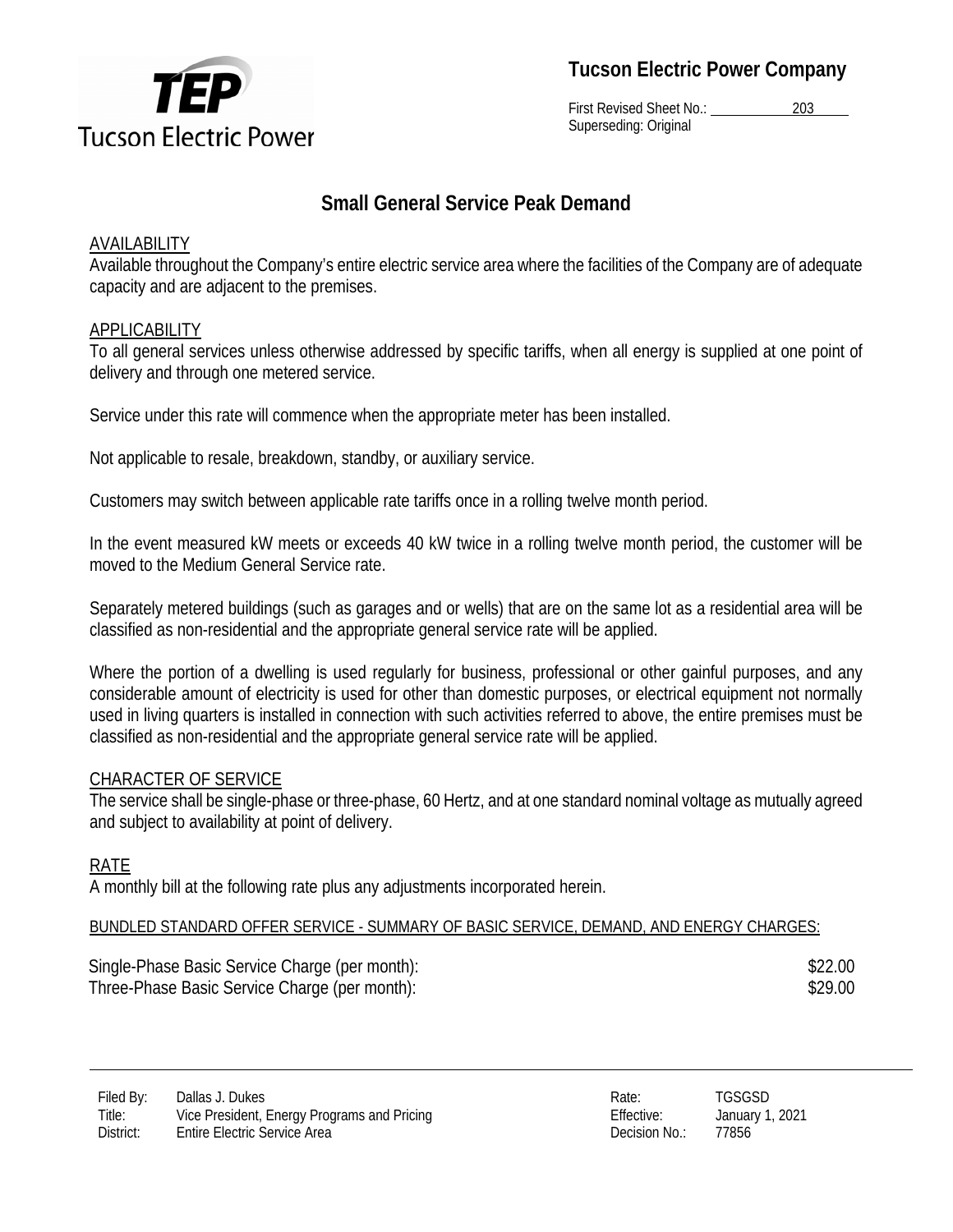# **Tucson Electric Power**

**Tucson Electric Power Company** 

First Revised Sheet No.: 203 - 1 Superseding: Original

Demand Charges (per kW):  $0 - 7$  \$10.07 Over  $7 \times 14.12$ 

| \$10.07 |  |  |
|---------|--|--|
| \$14.12 |  |  |

|                                                                                                                         | Summer            | Winter            |
|-------------------------------------------------------------------------------------------------------------------------|-------------------|-------------------|
|                                                                                                                         | (May – September) | (October – April) |
| Energy Charges (per kWh):                                                                                               | \$0.063258        | \$0.053134        |
| Energy Charge is a bundled charge that includes: Local Delivery-Energy (Local Delivery and/or Distribution exclusive of |                   |                   |
| Transmission/Ancillaries), Generation Capacity, Fixed Must-Run, Transmission and Ancillary Services.                    |                   |                   |

| Power Supply Charge (per kWh):                                                                                                     | Summer            | Winter            |  |  |
|------------------------------------------------------------------------------------------------------------------------------------|-------------------|-------------------|--|--|
|                                                                                                                                    | (May – September) | (October – April) |  |  |
| <b>Base Power Supply</b>                                                                                                           | \$0.031989        | \$0.029004        |  |  |
| The Power Supply Charge is the sum of the Base Power Supply Charge and the Purchased Power and Fuel Adjustment Clause (PPFAC),     |                   |                   |  |  |
| a per kWh adjustment in accordance with Rider-1-PPFAC. PPFAC reflects increases or decreases in the cost to the Company for energy |                   |                   |  |  |
| either generated or purchased above or below the base cost per kWh sold.                                                           |                   |                   |  |  |

#### BILLING DEMAND

The monthly billing demand shall be the greatest measured 1-hour average demand during the on-peak time-ofuse hours of the billing period.

#### PEAK PERIODS

The Summer On-Peak period is 2:00 p.m. to 8:00 p.m., Monday through Friday (excluding Memorial Day, Independence Day, and Labor Day).

The Winter On-Peak periods are 6:00 a.m. to 10:00 a.m. and 5:00 p.m. to 9:00 p.m., Monday through Friday (excluding Thanksgiving Day, Christmas Day, and New Year's Day).

All other hours are Off-Peak. If a holiday falls on Saturday, the preceding Friday is designated Off-Peak; if a holiday falls on Sunday, the following Monday is designated Off-Peak.

#### DIRECT ACCESS

A Customer's Direct Access bill will include all unbundled components except those services provided by a qualified third party. Those services may include Metering (Installation, Maintenance and/or Equipment), Meter Reading, Billing and Collection, Transmission and Generation. If any of these services are not available from a third party supplier and must be obtained from the Company, the rates for Unbundled Components set forth in this tariff will be applied to the customer's bill.

FOR DIRECT ACCESS: ARIZONA INDEPENDENT SCHEDULING ADMINISTRATOR (AZISA) CHARGE A charge per kWh shall, subject to FERC authorization, be applied for costs associated with the implementation of the AZISA in Arizona.

Filed By: Dallas J. Dukes Rate: TGSGSD Rate: TGSGSD Rate: TGSGSD Rate: TGSGSD Rate: TGSGSD Rate: TGSGSD Rate: TGSGSD Rate: TGSGSD Rate: Rate: TGSGSD Rate: Rate: Rate: Rate: Rate: Rate: Rate: Rate: Rate: Rate: Rate: Rate: R Title: Vice President, Energy Programs and Pricing Elective: Effective: January 1, 2021 District: Entire Electric Service Area **Decision No.: 27856 Decision No.: 27856**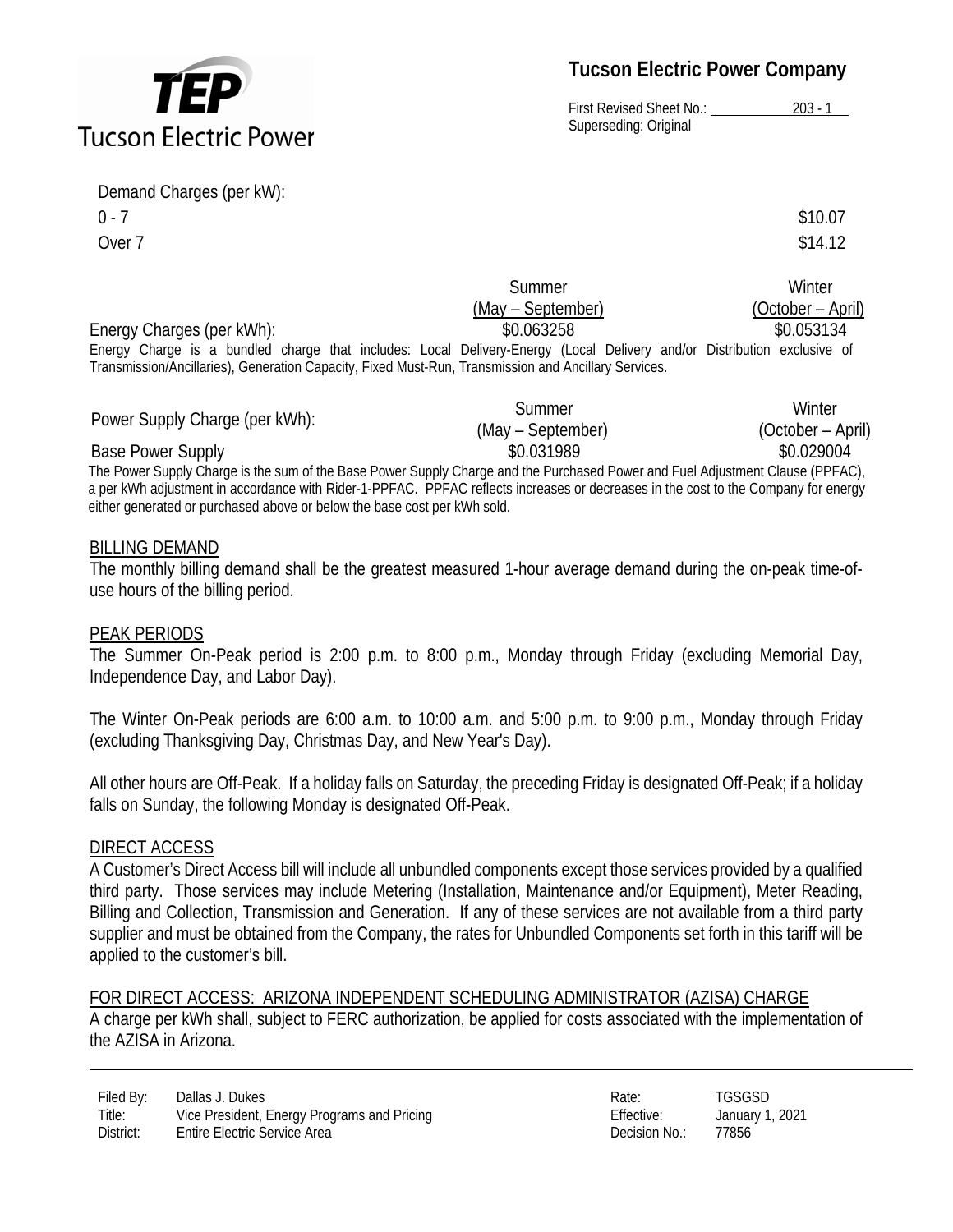

**Tucson Electric Power Company** 

First Revised Sheet No.: 203 - 2 Superseding: Original

## TEP STATEMENT OF CHARGES

For all additional charges and assessments approved by the Arizona Corporation Commission see the TEP Statement of Charges which is available on TEP's website at www.tep.com.

### TAX CLAUSE

To the charges computed under the above rate, including any adjustments, shall be added the applicable proportionate part of any taxes or governmental impositions which are or may in the future be assessed on the basis of gross revenues of the Company and/or the price or revenue from the electric energy or service sold and/or the volume of energy generated or purchased for sale and/or sold hereunder.

#### RULES AND REGULATIONS

The standard Rules and Regulations of the Company as on file with the Arizona Corporation Commission shall apply where not inconsistent with this rate.

#### ADDITIONAL NOTES

Additional charges may be directly assigned to a customer based on the type of facilities (e.g., metering) dedicated to the customer or pursuant to the customer's contract, if applicable. Additional or alternate Direct Access charges may be assessed pursuant to any Direct Access fee schedule authorized.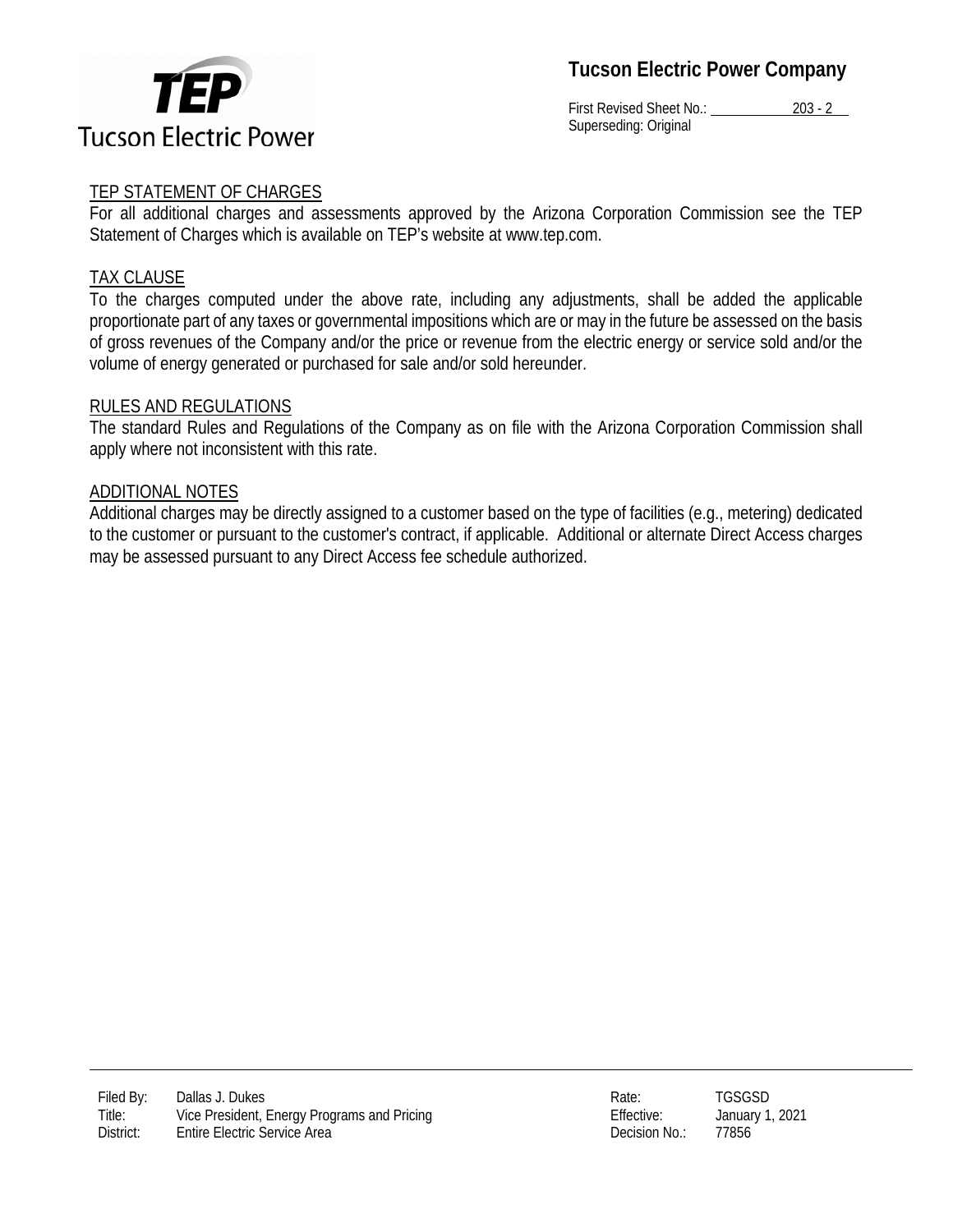

# **Tucson Electric Power Company**

First Revised Sheet No.: 203 - 3 Superseding: Original

## BUNDLED STANDARD OFFER SERVICE CONSISTS OF THE FOLLOWING UNBUNDLED COMPONENTS:

| Single-Phase Basic Service Charge (per month):                             |                    |
|----------------------------------------------------------------------------|--------------------|
| <b>Meter Services</b>                                                      | \$5.86             |
| Meter Reading                                                              | \$0.15             |
| <b>Billing &amp; Collection</b>                                            | \$4.70             |
|                                                                            |                    |
| <b>Customer Delivery</b><br>Total                                          | \$11.29<br>\$22.00 |
|                                                                            |                    |
| Three-Phase Basic Service Charge (per month):                              |                    |
| <b>Meter Services</b>                                                      | \$12.86            |
| Meter Reading                                                              | \$0.15             |
| <b>Billing &amp; Collection</b>                                            | \$4.70             |
| <b>Customer Delivery</b>                                                   | \$11.29            |
| Total                                                                      | \$29.00            |
| Demand Charge (per kW):                                                    |                    |
| Distribution Delivery, 0 - 7                                               | \$2.07             |
| Distribution Delivery, Over 7                                              | \$2.12             |
| Generation Capacity, 0 - 7                                                 | \$8.00             |
| Generation Capactiy, Over 7                                                | \$12.00            |
| Transmission                                                               | \$0.00             |
| System Control & Dispatch                                                  | \$0.00             |
| Reactive Supply & Voltage Control                                          | \$0.00             |
| <b>Regulation &amp; Frequency Response</b>                                 | \$0.00             |
| <b>Spinning Reserve Service</b>                                            | \$0.00             |
| Supplemental Reserve Service                                               | \$0.00             |
| Energy Charge (per kWh):                                                   |                    |
| Distribution Delivery, Summer                                              | \$0.021347         |
| Distribution Delivery, Winter                                              | \$0.011223         |
| <b>Generation Capacity</b>                                                 | \$0.026621         |
| <b>Fixed Must-Run</b>                                                      | \$0.005918         |
| Transmission                                                               | \$0.007312         |
| System Control & Dispatch                                                  | \$0.000099         |
| Reactive Supply & Voltage Control                                          | \$0.000390         |
| Regulation & Frequency Response                                            | \$0.000378         |
| <b>Spinning Reserve Service</b>                                            | \$0.001026         |
| <b>Supplemental Reserve Service</b>                                        | \$0.000167         |
| Energy Imbalance Service: Currently charged pursuant to the Company's OATT |                    |